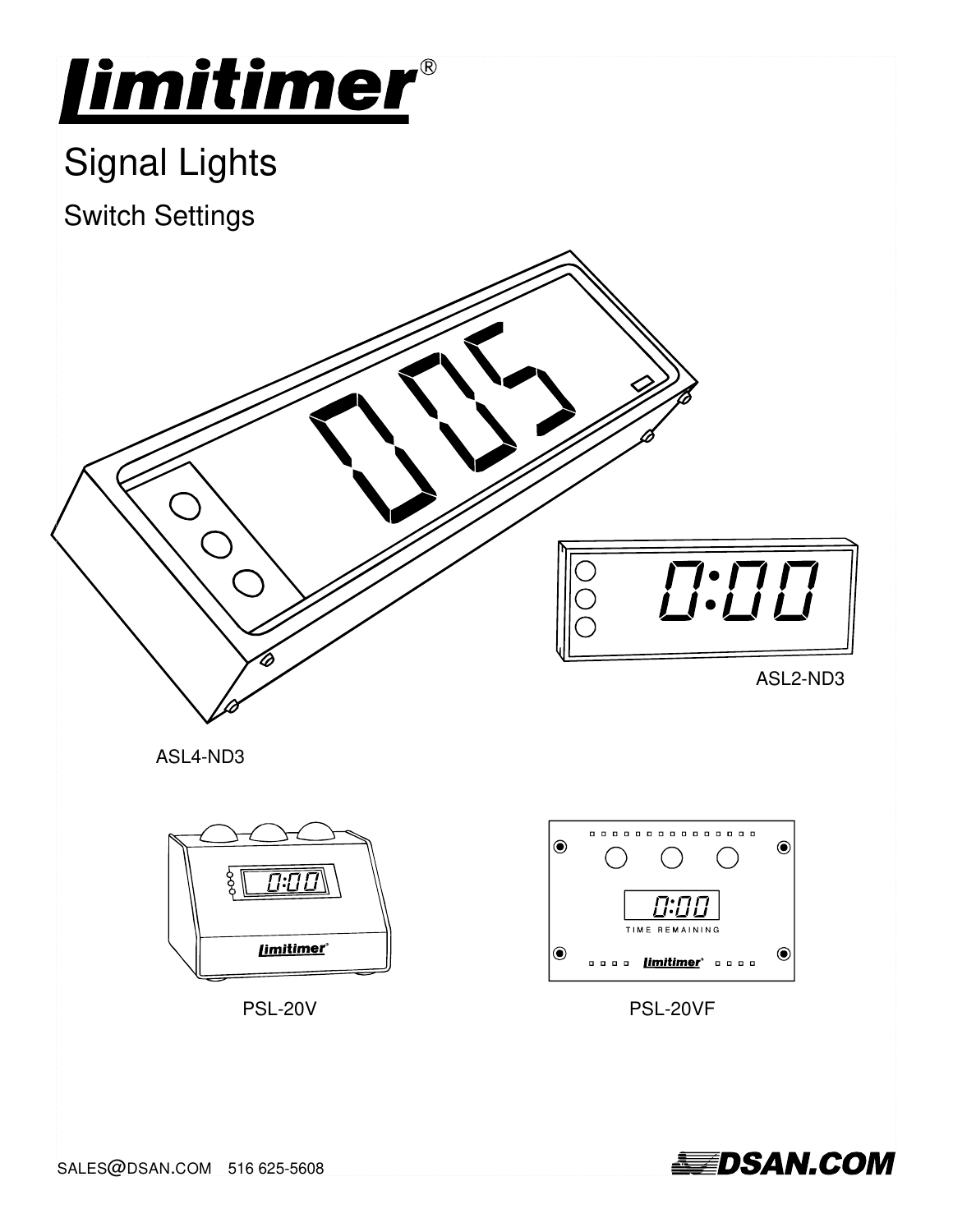

‡Power signal light with its own supply when separated from timer by more than 100-feet

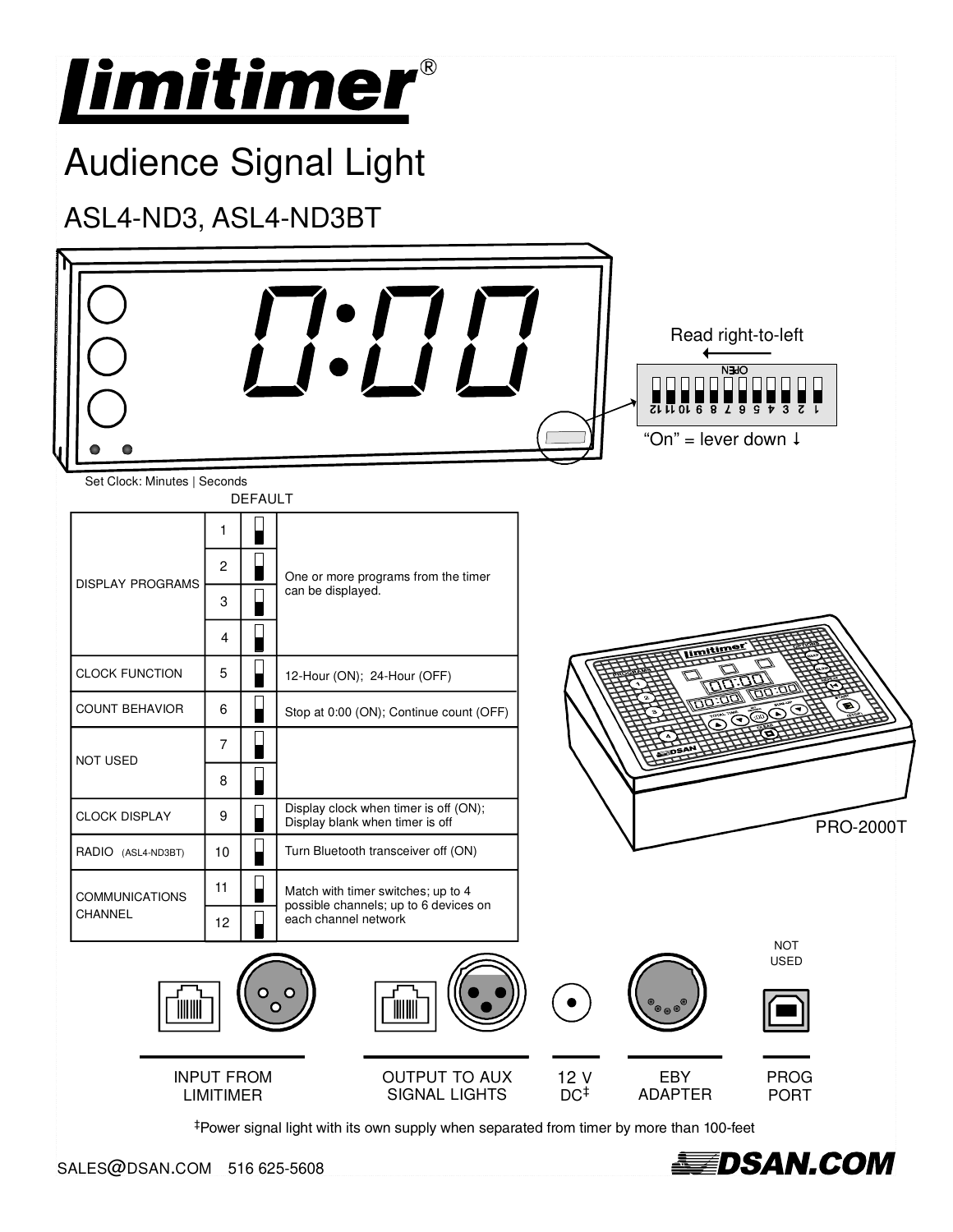

# Audience Signal Light

ASL2-ND3

FRONT

| $\sqcap\hspace{-0.12cm}\cdot\hspace{-0.12cm}\sqcap$ $\sqcap$<br>$\bullet$ / $\Box$ / |  |
|--------------------------------------------------------------------------------------|--|

| NOT USED                | 12             |                                         |  |  |
|-------------------------|----------------|-----------------------------------------|--|--|
| <b>NOT USED</b>         | 11             |                                         |  |  |
| <b>NOT USED</b>         | 10             |                                         |  |  |
| <b>NOT USED</b>         | 9              |                                         |  |  |
| <b>BEEP SOUND</b>       | 8              | Beep on red if timer set to Beep.       |  |  |
| <b>BEEP SOUND</b>       | $\overline{7}$ | Either 7 or 8 (ON)                      |  |  |
| <b>NOT USED</b>         | 6              |                                         |  |  |
| <b>CLOCK BEHAVIOR</b>   | 5              | Stop at 0:00 (ON) Note: timer continues |  |  |
|                         | 4              |                                         |  |  |
| <b>DISPLAY PROGRAMS</b> | 3              | One or more programs from the timer     |  |  |
|                         | $\overline{c}$ | can be displayed.                       |  |  |
|                         | 1              |                                         |  |  |

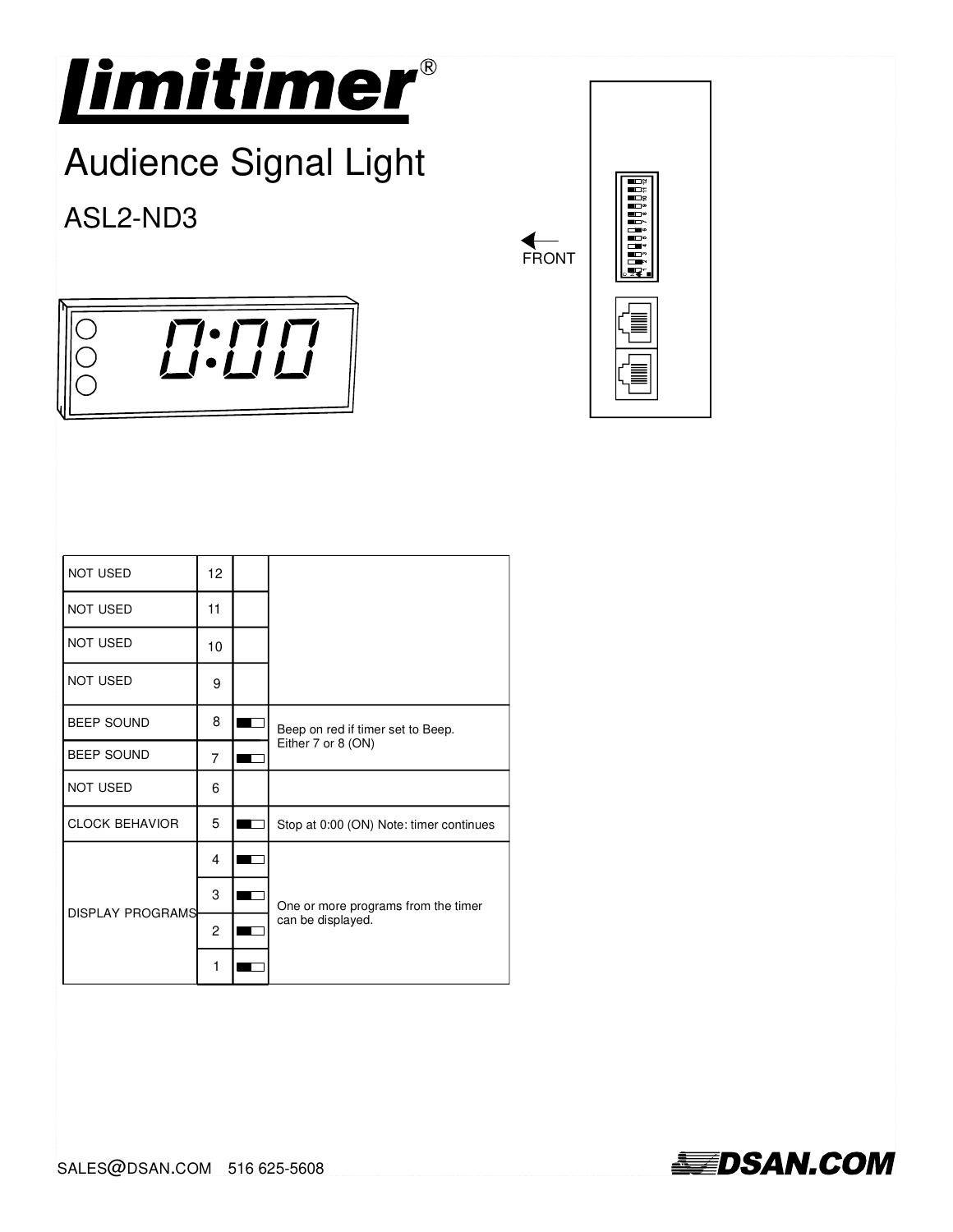

## Podium Signal Light

#### PSL-20V





| <b>DEFAULT</b>          |                |  |                                         |                             |  |             |      |
|-------------------------|----------------|--|-----------------------------------------|-----------------------------|--|-------------|------|
| <b>DISPLAY PROGRAMS</b> | 1              |  |                                         |                             |  |             |      |
|                         | $\overline{c}$ |  | One or more programs from the timer     |                             |  |             |      |
|                         | 3              |  |                                         | can be displayed.           |  |             |      |
|                         | 4              |  |                                         |                             |  |             |      |
| <b>COUNT BEHAVIOR</b>   | 5              |  | Stop at 0:00 (ON); Continue count (OFF) |                             |  |             |      |
| SOUND VOLUME            | 6              |  |                                         | Hi (ON)                     |  |             |      |
| SOUND SELECTION         | $7 + 8$        |  |                                         |                             |  |             |      |
|                         |                |  |                                         | None<br>(Silent)            |  | <b>Buzz</b> | Ring |
| <b>LED DISPLAY</b>      | 9              |  |                                         | Display large top LEDs (ON) |  |             |      |
| <b>DIGITS DISPLAY</b>   | 10             |  | Display count-down time                 |                             |  |             |      |

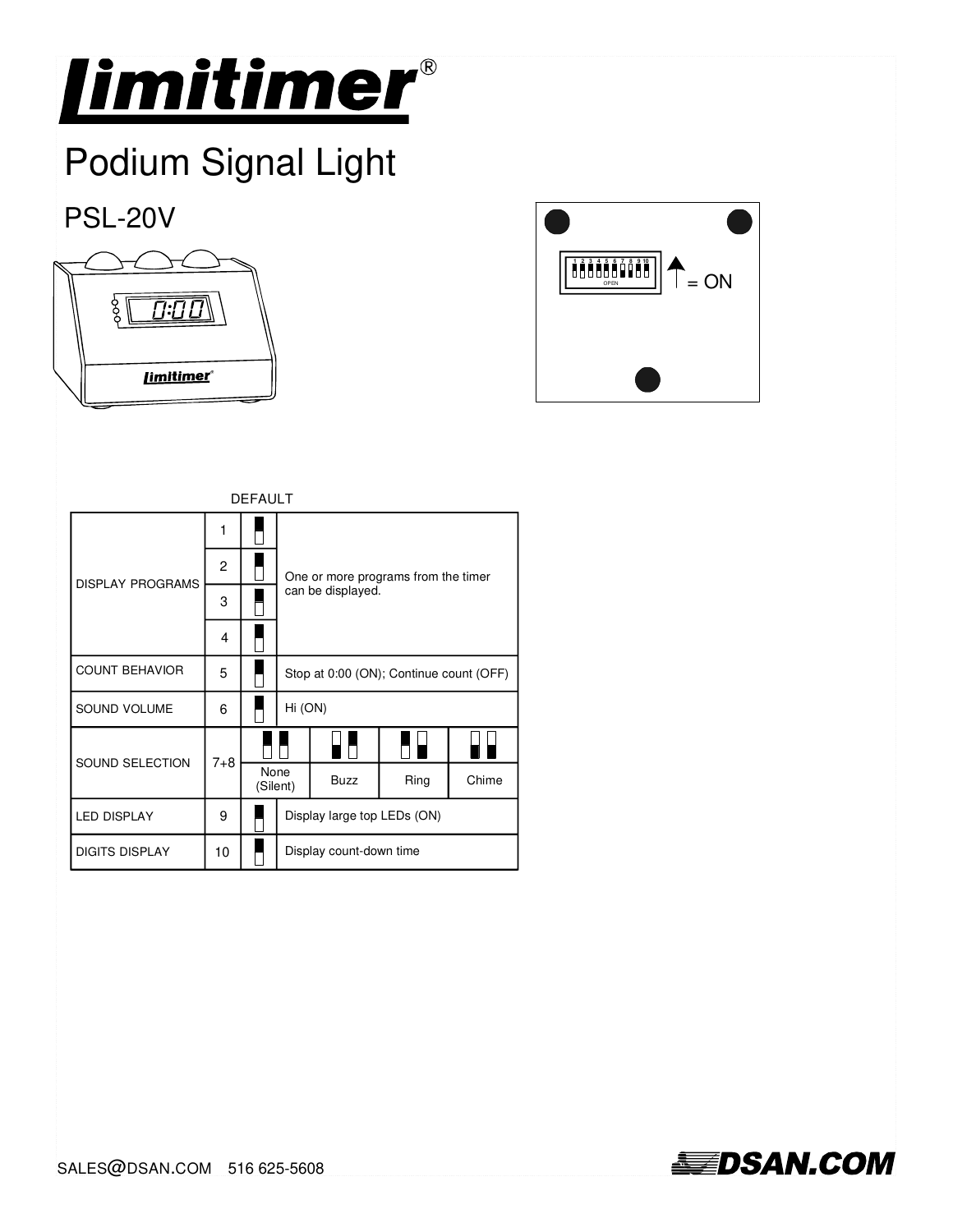

## Podium Signal Light - Flush

### PSL-20VF







| <b>DISPLAY PROGRAMS</b> | 1  |                                         |
|-------------------------|----|-----------------------------------------|
|                         | 2  | One or more programs from the timer     |
|                         | 3  | can be displayed.                       |
|                         | 4  |                                         |
| <b>COUNT BEHAVIOR</b>   | 5  | Stop at 0:00 (ON); Continue count (OFF) |
| <b>NOT USED</b>         | 6  |                                         |
| <b>NOT USED</b>         | 7  |                                         |
| <b>NOT USED</b>         | 8  |                                         |
| <b>LED DISPLAY</b>      | 9  | Display LEDs (ON)                       |
| <b>DIGITS DISPLAY</b>   | 10 | Display count-down time (ON)            |